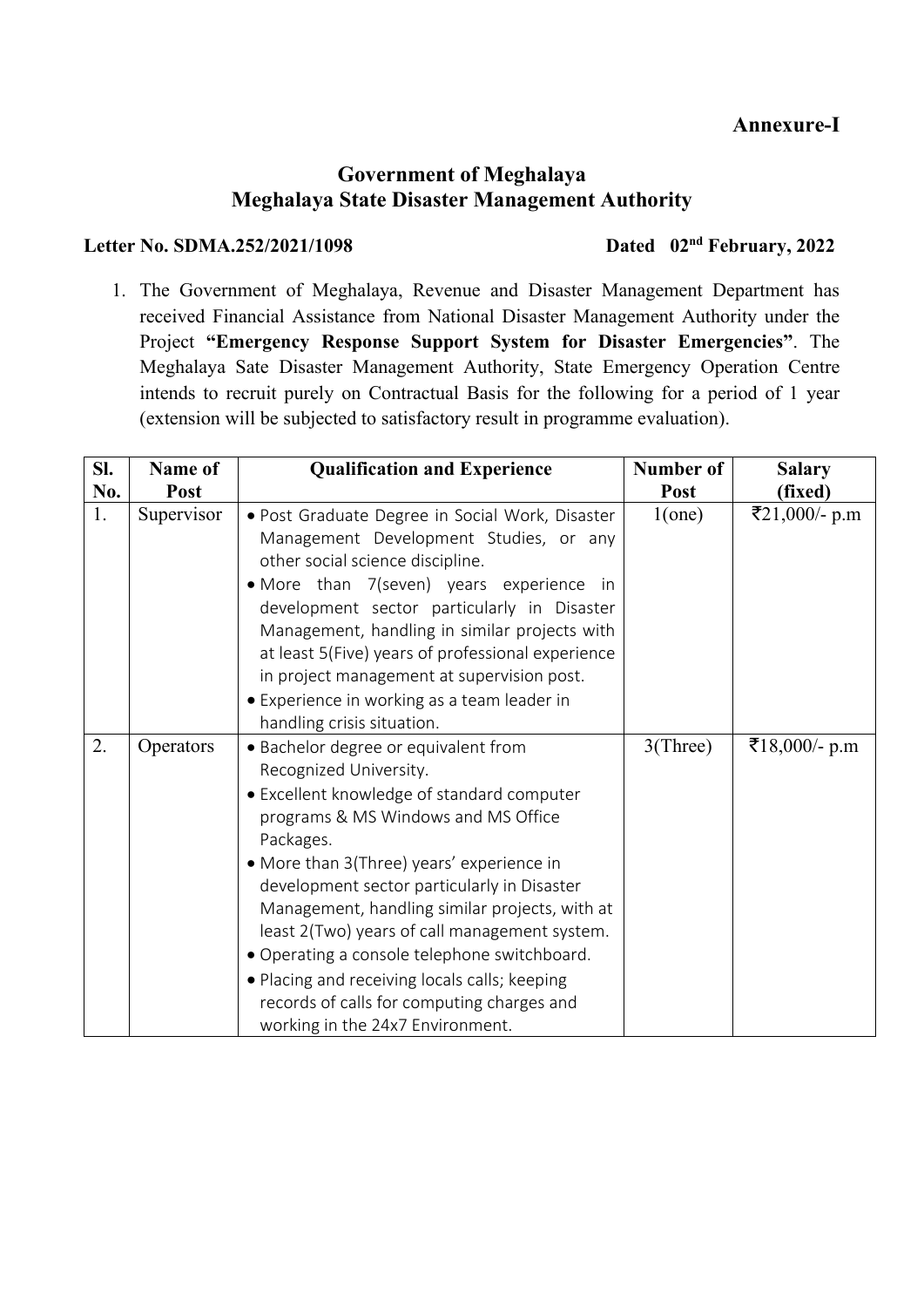- 2. Age 18-27 years with 5 years relaxation in Upper Age limit for SC/ST of Meghalaya admissible under Government Policy.
- 3. The duly filled Application form along with Resume/CV only should reach this office or by email sdmadeptt-meg@gov.in within 15 (Fifteen Days) from the date of advertisement.
- 4. Application received after the last date shall be summarily rejected.
- 5. All applications will be subjected through a screening process.
- 6. Shortlisted candidates will have to undergo Personal Interview.
- 7. All relevant certificates, testimonials etc, (in originals) to be produced at the time of interview, if shortlisted.
- 8. The undersigned reserves the right to reject any/ all application without assigning any reasons thereof.
- 9. The Date/Time/Venue for Personal Interview will be intimated separately to the eligible candidates only.
- 10. No TA/DA will be paid to the candidates called for Personal Interview.
- 11. The Term of Reference and Application Form can be downloaded from the website www.msdma.gov.in
- 12. For detailed information and application form contact 0364 2503022

Executive Director **State Disaster Management Authority** Meghalaya, Shillong  $\Diamond$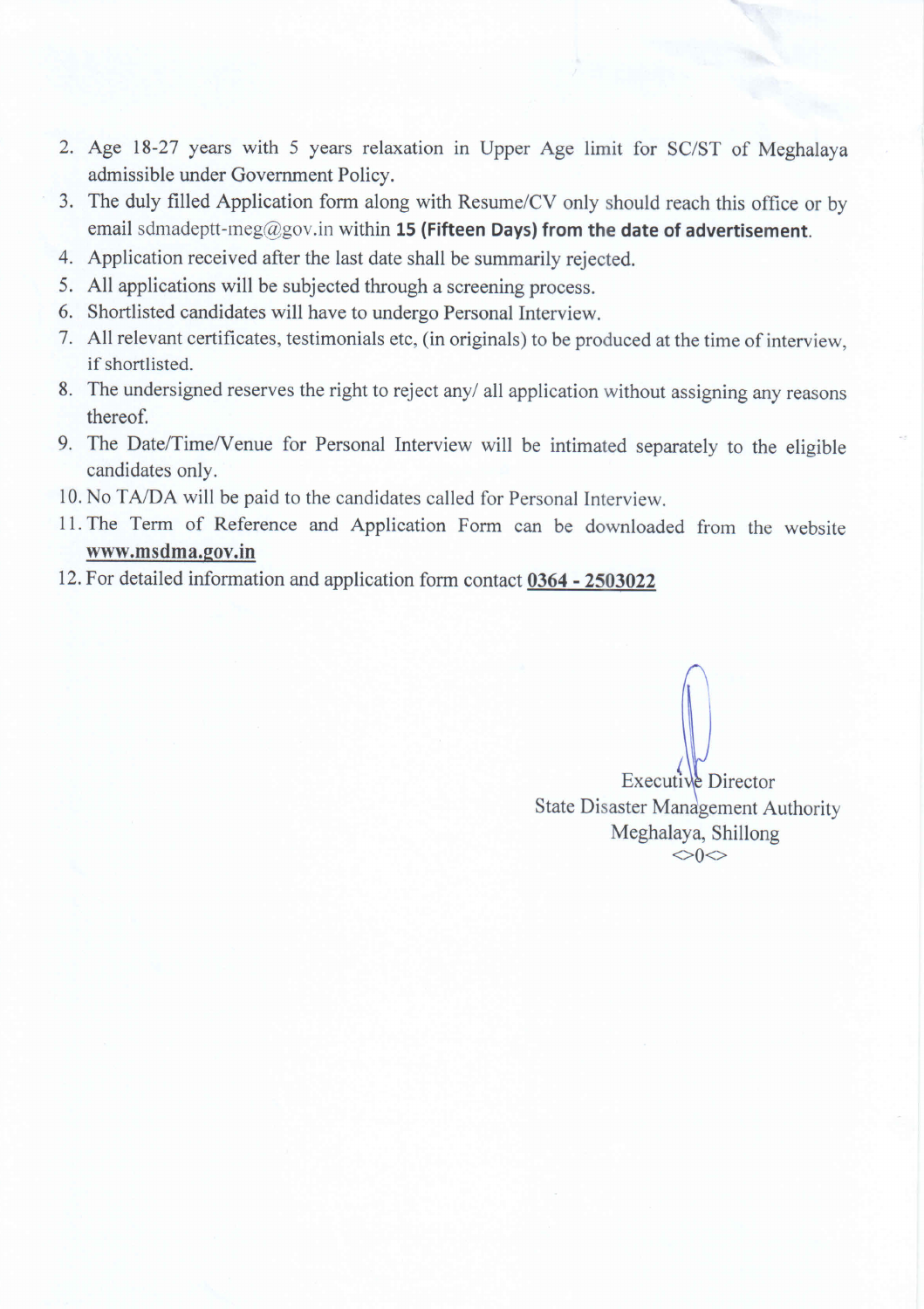# Terms of Reference under the Project "Emergency Response Support System"

| Project Background | ERSS 112 system currently provides a single telephone number "112" to<br>Citizens of India for seeking help in case of Emergencies pertaining to<br>'Police assistance', Ambulance', Fire Incident', 'Women and Child<br>protection/ Safety', 'Location Lost'. The current project will extend the<br>services available through 112 helpline to include 'Disaster Emergencies'.<br>The project is been sponsored by National Disaster Management Authority<br>(NDMA) and implemented in all 36 states and UTs by Center for<br>Development of Advanced Computing (C-DAC), Thiruvananthapuram,<br>Kerala with respective State Disaster management Authority (SDMA) |
|--------------------|---------------------------------------------------------------------------------------------------------------------------------------------------------------------------------------------------------------------------------------------------------------------------------------------------------------------------------------------------------------------------------------------------------------------------------------------------------------------------------------------------------------------------------------------------------------------------------------------------------------------------------------------------------------------|
|--------------------|---------------------------------------------------------------------------------------------------------------------------------------------------------------------------------------------------------------------------------------------------------------------------------------------------------------------------------------------------------------------------------------------------------------------------------------------------------------------------------------------------------------------------------------------------------------------------------------------------------------------------------------------------------------------|

#### $Table - I$

| 1. | Name of Post                          | Supervisor                                                                                                                                                                                                                                                                                                                                 |
|----|---------------------------------------|--------------------------------------------------------------------------------------------------------------------------------------------------------------------------------------------------------------------------------------------------------------------------------------------------------------------------------------------|
| 2. | Responsibilities                      | Responsible for the overall program implementation and management<br>including financial and staff management of the project and Analyzing<br>quantitative and qualitative data and ensuring all the data is updated on<br>timely basis through MIS.                                                                                       |
| 3. | Knowledge,<br>Skills and<br>Abilities | Coordination and networking with state and central agencies like<br>$\bullet$<br>NDMA, SDMA, IMD, NESAC, CWC, etc.<br>$\qquad \qquad \bullet$<br>Strong interpersonal, communication and organizational skills as<br>well as good judgment and commitment to achieving high standards<br>of excellence and Working in the 24x7 Environment |

### $Table - II$

| 1. | Name of Post                          | Operator                                                                                                                                                                                                                                                                                                                                                                                                                                                                               |  |  |  |
|----|---------------------------------------|----------------------------------------------------------------------------------------------------------------------------------------------------------------------------------------------------------------------------------------------------------------------------------------------------------------------------------------------------------------------------------------------------------------------------------------------------------------------------------------|--|--|--|
| 2. | Knowledge,<br>Skills and<br>Abilities | • Knowledge of telephone courtesy techniques.<br>Skill in dealing politely with people who are emotional or<br>discourteous.<br>• Skill in questioning callers, who often can provide only sketchy<br>information, on order to direct them to the proper organizational<br>component.<br>$\bullet$<br>Knowledge of alternative routing options and procedures to make<br>efficient outgoing connections and to connect high priority or<br>emergency calls when ordinary methods fail. |  |  |  |

Executive Director<br>State Disaster Management Authority<br>Meghalaya, Shillong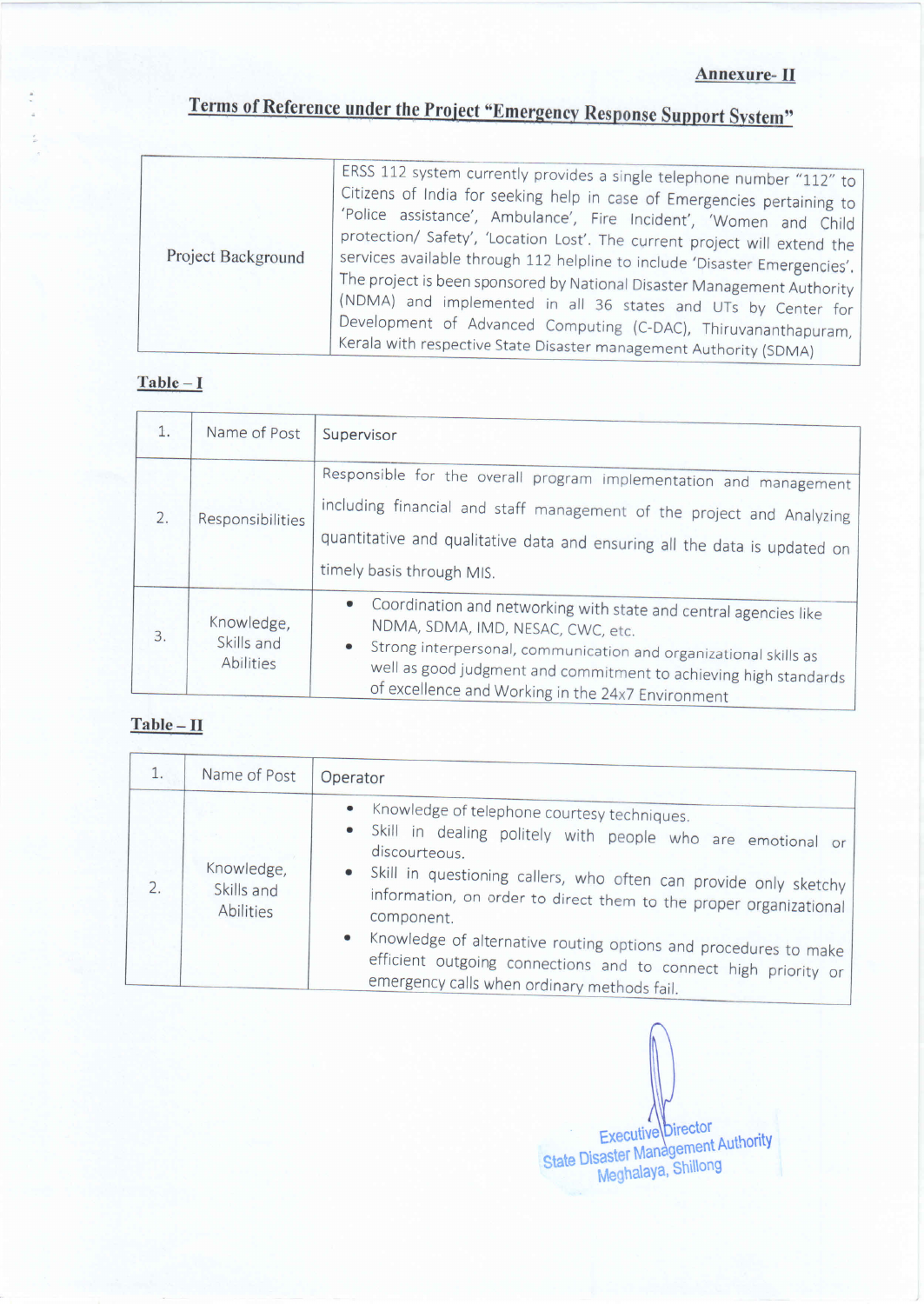| To    |                                                                                                                                                                   |                                     |                                           |
|-------|-------------------------------------------------------------------------------------------------------------------------------------------------------------------|-------------------------------------|-------------------------------------------|
|       |                                                                                                                                                                   |                                     |                                           |
|       |                                                                                                                                                                   |                                     |                                           |
| Sir,  | And furnish the facts as below. In case of any false statement I am liable to any action Government may deem fit                                                  |                                     |                                           |
|       |                                                                                                                                                                   |                                     | Signature of Applicant.                   |
| 1.    | Full name in Capital letters with address; if any surname first.                                                                                                  |                                     |                                           |
|       | Surname                                                                                                                                                           |                                     |                                           |
| 2.    | Date of birth:                                                                                                                                                    |                                     |                                           |
|       | Year                                                                                                                                                              | Month                               | Date                                      |
|       | 3. Place of Birth:                                                                                                                                                |                                     |                                           |
|       | Village/Town<br>Police Station                                                                                                                                    |                                     | District<br><b>State</b>                  |
| 4.    | Father's/Mother's and Husband's name (in case of married female).                                                                                                 |                                     |                                           |
| 5.    | Personal Description:                                                                                                                                             |                                     |                                           |
|       | A. Height:                                                                                                                                                        | <b>B.</b> Colour of Eyes:           |                                           |
|       |                                                                                                                                                                   |                                     |                                           |
|       | C. Colour of hairs:                                                                                                                                               |                                     | D. Visible distinguishing Marks (if any): |
|       | 6. A. Permanent Address in full :                                                                                                                                 | <b>B.</b> Present Address in full : |                                           |
|       |                                                                                                                                                                   |                                     |                                           |
|       |                                                                                                                                                                   |                                     |                                           |
|       |                                                                                                                                                                   |                                     |                                           |
|       | C. If you have not resided at the above address continuously for the last four years, please give the others<br>address where you have resided during the period. |                                     |                                           |
| From: | To:                                                                                                                                                               |                                     | Address:                                  |
|       |                                                                                                                                                                   |                                     |                                           |
|       |                                                                                                                                                                   |                                     |                                           |
| 7.    | Reference:                                                                                                                                                        |                                     |                                           |
|       | Name and address of two responsible in your localities who would be prepared to Vouch                                                                             |                                     |                                           |
|       | A.                                                                                                                                                                | <b>B.</b>                           |                                           |
|       |                                                                                                                                                                   |                                     |                                           |
|       |                                                                                                                                                                   |                                     |                                           |

# STANDARD FORM OF APPLICATION